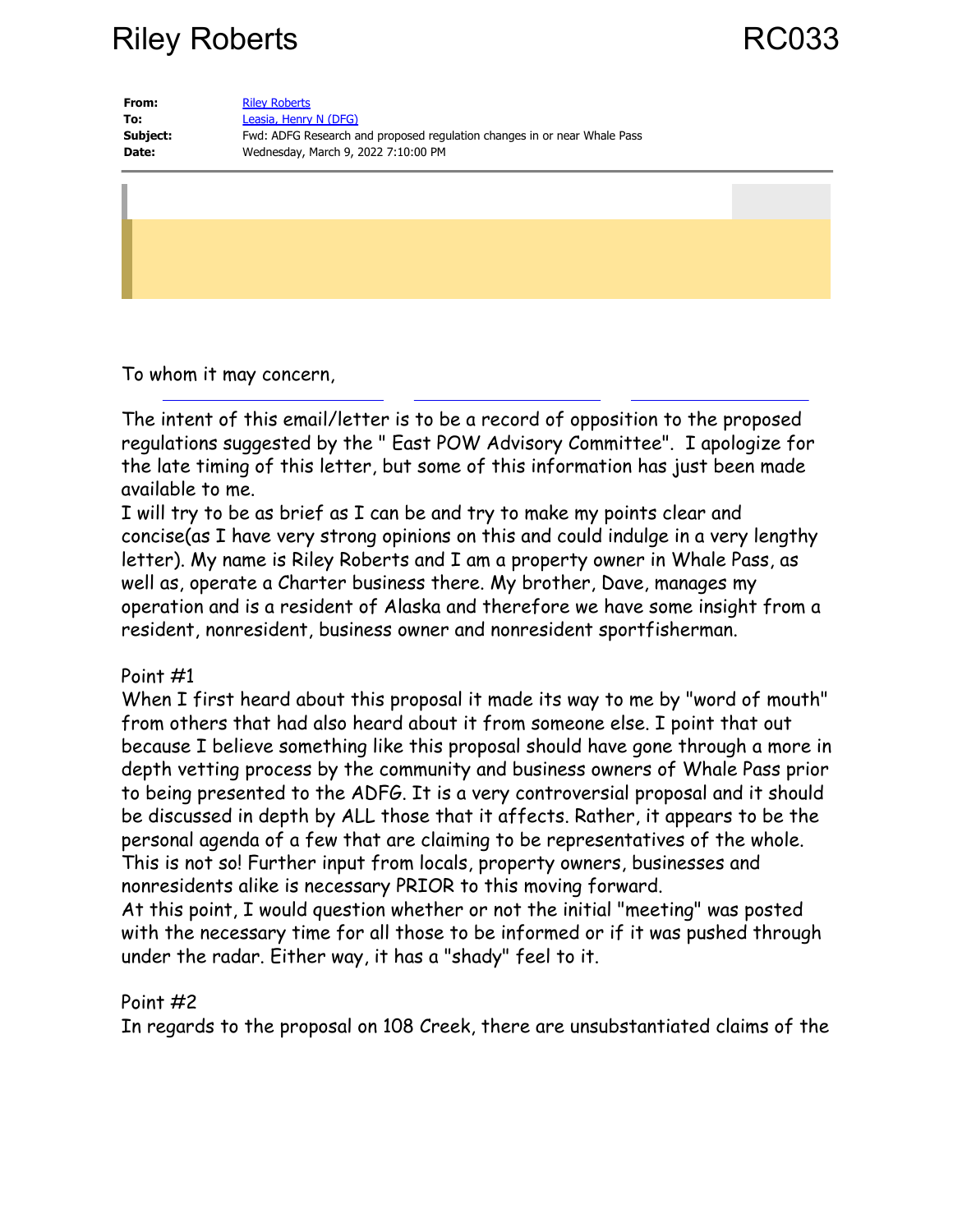# Riley Roberts **RC033**

biological effects that "nonresident sport fishers" are having on that area. This is accusatory by nature and completely off base. I submit that there has NEVER been a study done, nor will there be one now to determine how "non resident sport fishing anglers" are the ones affecting the mortality of fish on 108 Creek. The claim is unfounded and the proposal to restrict only nonresidents is unconstitutional. Yes, I went there! Refer to "The Priveleges and Immunities Clause in Article IV, section 2 of the Constitution." The East POW Advisory Committee's proposal to restrict access to any portion of 108 Creek to any nonresident with a valid Alaska fishing license feels more like a ploy to keep others out of their own "honey hole" than it does a concern for the welfare of fish in 108 Creek. Public ground is public ground and every red blooded American has the God given right to use it. Resident and nonresident anglers alike love and fish 108 Creek throughout the year. To penalize a nonresident angler for doing the same thing as a resident angler doesn't make any sense at all.

#### Point #3

Proposal 206 is also unfounded. There is again, accusatory verbiage, only this time it is pointed at "nonresident tourists". Even saying they are checking others crab pots and taking crabs??? That is a pretty bold statement and it had better have some evidence to back it up. There is no mention of the potential of other locals checking someone else's crab pots, or the effects that the thousands of otters might have had on the crab numbers or the overall number of dungees harvested in that area compared with years prior. No evidence, no studies...only opinions of how they perceive things.

### Final thoughts

If there is, in fact, a real concern for the overall management of the fish in 108 Creek and the Dungees in the bay in or around Whale Pass, a study should be completed by the ADFG to address such claims. Any current proposals should be tabled until such studies can be completed. Such a study would be welcomed by resident and nonresident alike if there really is an issue.

Let me speak bluntly now. I believe these proposals are a direct result of a few individuals pushing a personal agenda. Whether done by committee or as individuals, they do not represent the majority in Whale Pass, the resident anglers of the great state of Alaska and they certainly do not represent the nonresidents. I would also caution the East POW Advisory Committee from making defamatory accusations and discriminatory proposals in the future. They are entitled to their opinion, but it is just that... an opinion. Proposals such as these, should be based on real facts, real studies, real information. Something that involves the many, should never be pushed through because of the opinion of a few.

Thank you for your time,